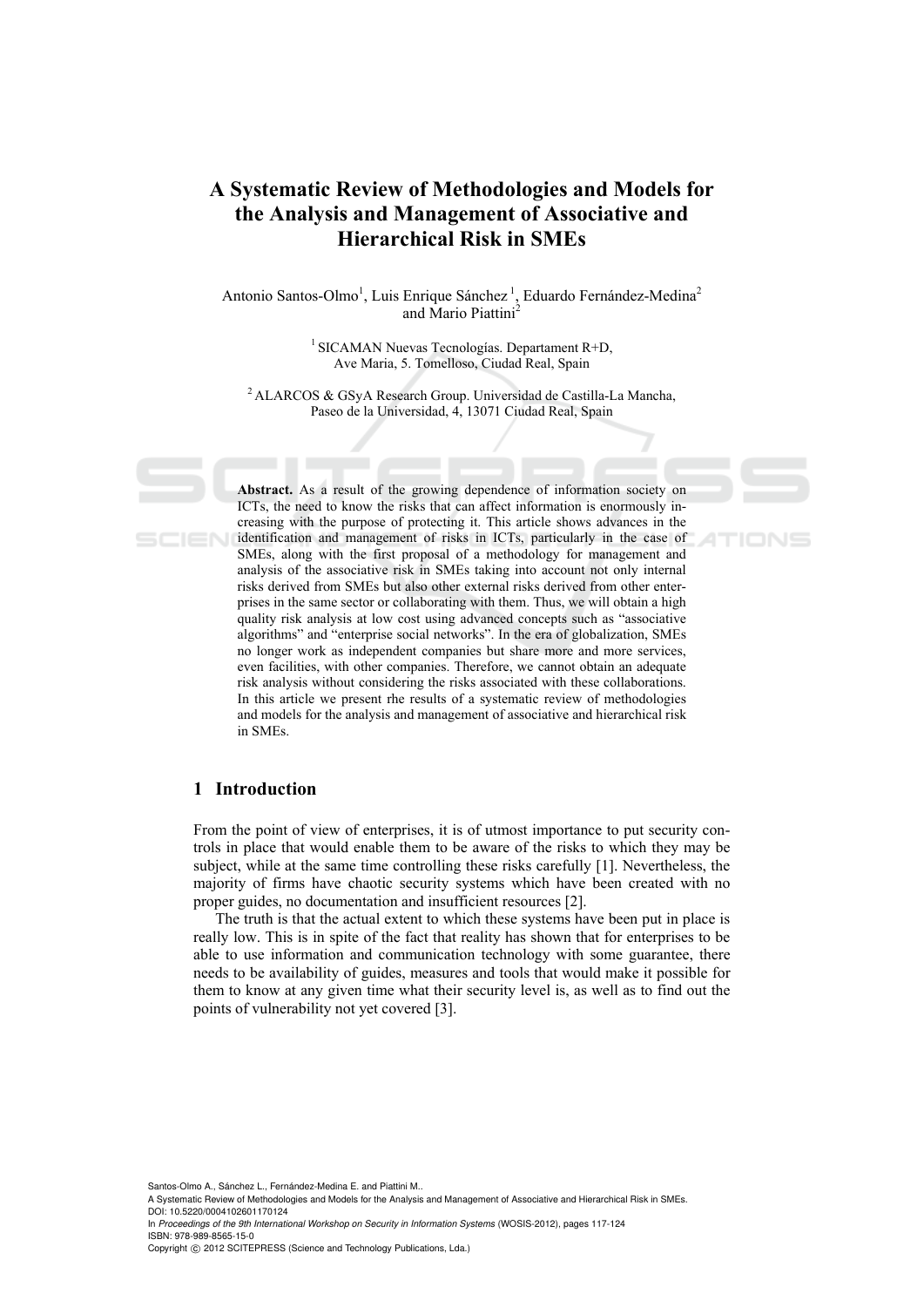Some authors [4] suggest that a risk analysis should be carried out as a fundamental part of the SME. Other authors [5] propose the need to develop a new model of risk analysis, directly addressing SMEs, considering that the use of techniques of analysis and risk management, as well as the role of third parties, are essential if the security of SME information systems is to be guaranteed.

It should also be said that in an age where collaboration is vital, with the present state of the market being as it is, it is also essential to take a close look at the risk coming about from the relationship of the company with its environment, as well as with its circumstances (ever-changing) and other enterprises. These latter may be third parties in some kind of service which the firm carries out, or they might be coparticipants in multi-enterprise projects.

In addition to this type of risk, those risks that are vertical in kind need to be managed in the company hierarchy, where a subsidiary's activity may affect the parent firm, and vice-versa.

The main objective of this work, therefore, is to carry out a systematic review of the models and methodologies which are either already in existence or in development, for analyzing and managing risk. We take a look at associative and hierarchical risk, as pertinent to SMEs.

INC

JEL

# **2 Planning the Review**

In the first place, at this stage we identify the need for the review, pointing out what its objectives are, which sources will be used to find the primary studies, and whether there were any restrictions. We also clarify what the inclusion and exclusion criteria are, as well as which criteria will be used to assess the quality of the primary studies and how the data from the studies will be extracted and synthesized.

#### **2.1 Formulating the Question**

In this section, the research question is defined; the goal here is to make the focus of interest of the work clear and to settle the nature of the problem to be dealt with and its main characteristics. This being the case, the research question can be defined as follows:

*What work has been carried out to develop systems of risk analysis, which takes into account hierarchical and associative risk, as well as application in SMEs?* 

Within the context of the planned systematic review, the existing proposals on models and methodologies of risk analysis are going to be observed. Special emphasis is going to be placed on those models and methodologies addressing work on associative risk, hierarchical risk and/or directed at SMEs. The most important ones are extracted, and a subsequent analysis and comparison of them is undertaken.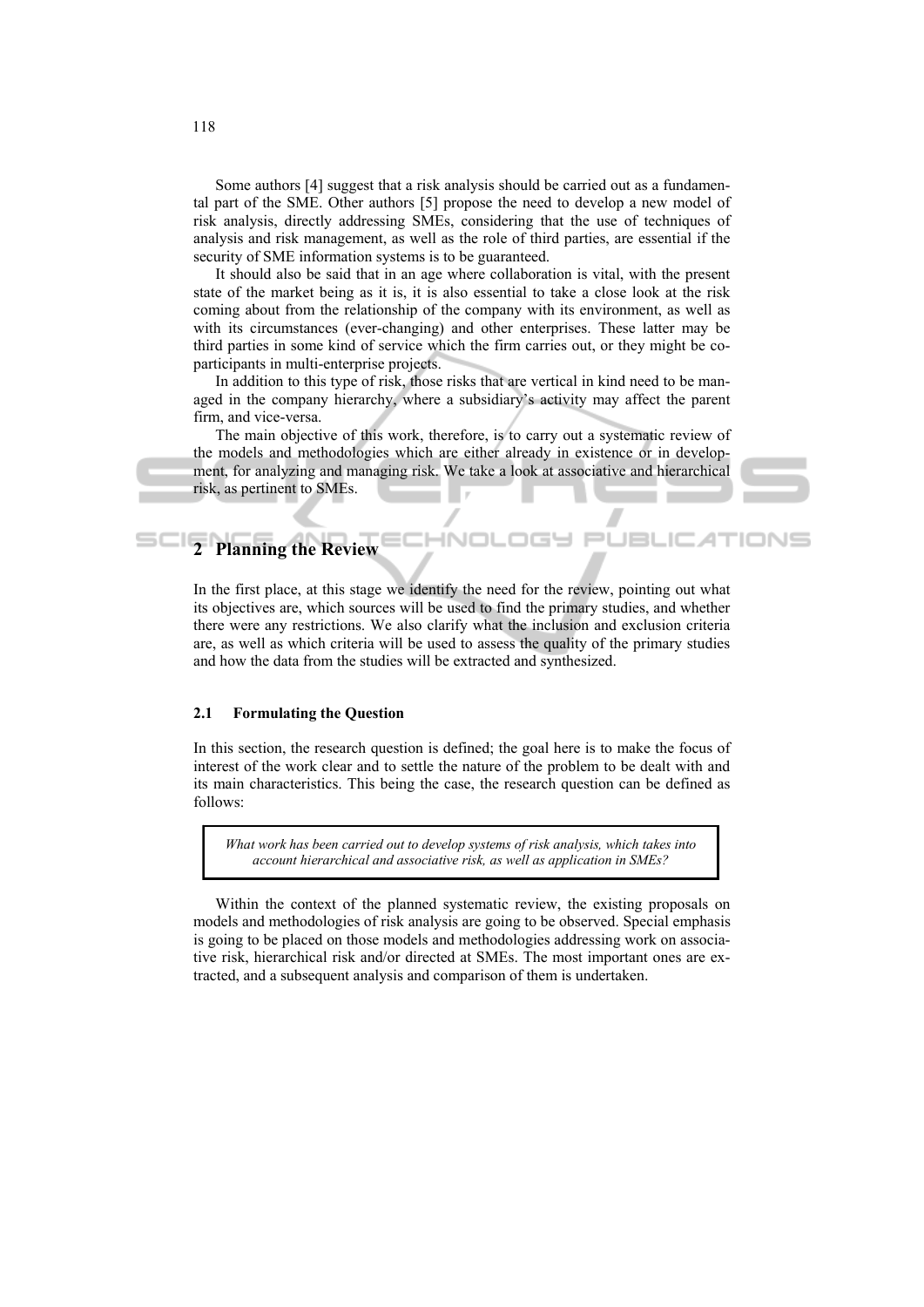#### **2.2 Selecting the Sources**

This phase takes as its objective the selection of the sources that will be used to carry out the search for primary studies. The criterion for the selection of search sources will be the possibility of consulting the documents on the Internet or in the digital library of the University of Castilla La Mancha. This latter facility contains studies in English, as well as inclusion search engines which make it possible to look up whatever interests us with more advanced parameters, as well as to search using a key word.

The list of sources that was obtained and used to execute the systematic review is the following: Science Direct, ACM digital library, IEEE digital library, SCOPUS, Scholar Google, y DBLP.

#### **2.3 Selecting the Studies**

Once the sources have been established, the process has to be described, along with the criterion that we are going to follow in executing the review to choose and assess the studies.

First of all, the key words chosen were combined with connectors AND and OR, obtaining the abstract search string shown below.

> *Methodology OR model AND associative OR hierarchical AND "risk analysis" OR "risk management" OR "risk assessment"AND SMB OR SME OR PYME*

The procedure for the choice of studies begins by adapting the search string to each source search engine and the execution of the search, with the latter limited to work published in the last 7 years. The inclusion criterion acts upon the results obtained when the search is run on the source, allowing us to make an initial selection of documents which, in the context of the review, will be considered as candidates to become primary studies.

The exclusion criterion operates on the sub-set of relevant studies obtained and allows us to get the set of primary studies. As primary studies we choose those which, for example, focus on the application of some standard such as ISO 27001 to risk analysis in SMEs, or work that defines agile risk management methodology, or which takes associative or environmental risk into account.

### **3 Carrying out the Selection and Information Extraction**

Under this point, the systematic review is run on each one of the sources selected, applying all the criteria and procedure specified.

The information extracted from the studies should contain the techniques, methods, processes, measures, strategies or any type of initiative for the adaptation of the analysis, management or assessment of risk that is within the reach of SMEs, or that handles associative or hierarchical risk.

At this point we will give an overview of each of the studies chosen and presented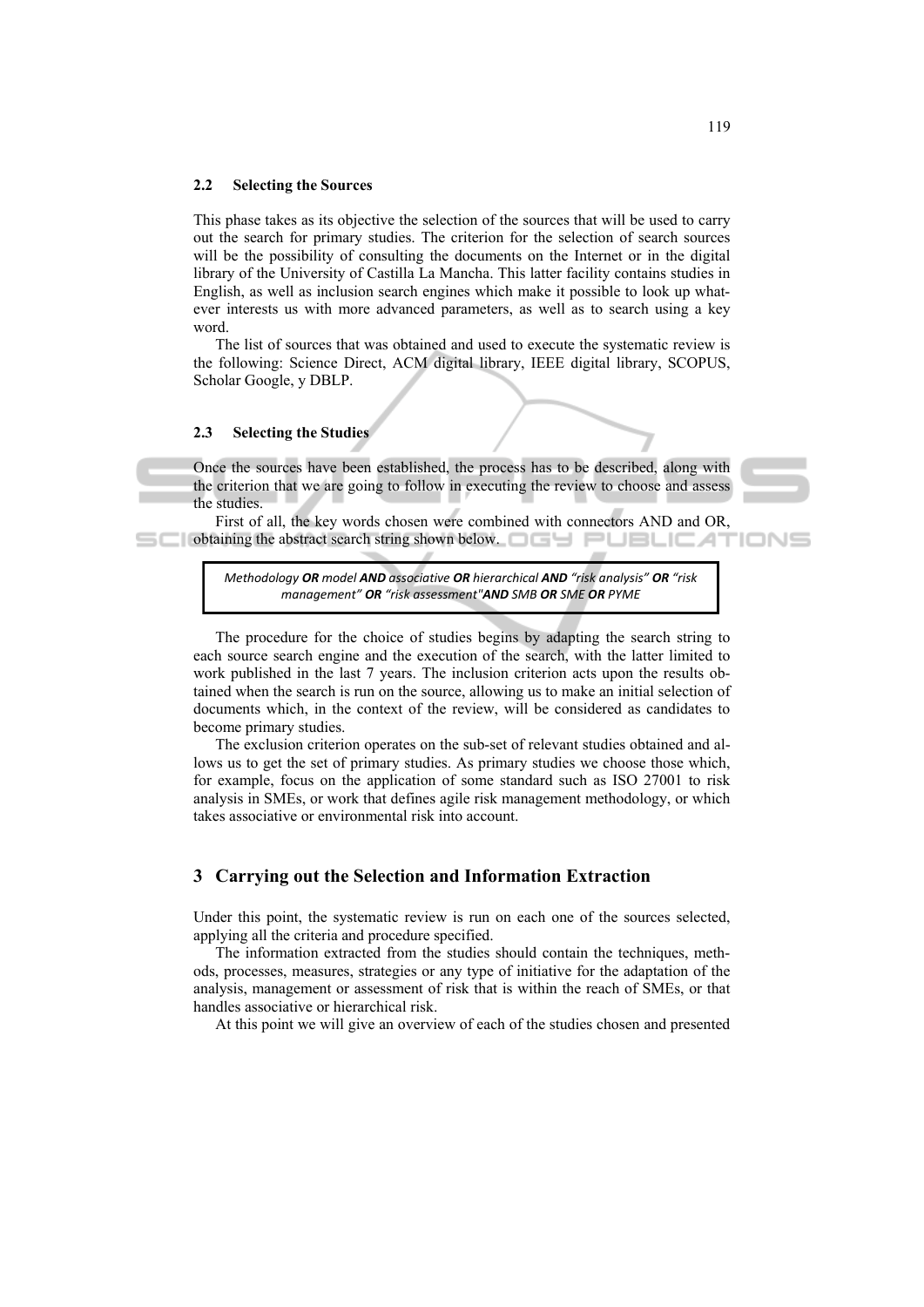above, according to the information extracted by means of the Information forms created:

• *Nachtigal, S. "E-business Information Systems Security Design Paradigm and Model" [6]:* The author proposes an Information Systems security model focusing on organizations based on e-commerce, covering the design and management of Information Security in this type of businesses.

• *Abdullah, H. "A Risk Analysis and Risk Management Methodology for Mitigating Wireless Local Area Networks (WLANs) Intrusion Security Risks" [7]:* In this work, the author proposes a Methodology of analysis and management of risk in WLAN networks. The methodology proposed is based on the risk analysis methodology known as OCTAVE, although it takes it only as a basis, since a large amount of time is needed to apply this methodology.

• *Bagheri, E. et al. "Astrolabe: A Collaborative Multiperspective Goal-Oriented Risk Analysis Methodology" [8]:* In this work, the authors present a risk analysis methodology called Astrolabe. It is based on an analysis of the causes of risks in Information Systems.

• *Alhawari, S. et al. "Knowledge-Based Risk Management framework for Information Technology project" [9]:* These authors have a proposal for a conceptual Framework called Knowledge-Based Risk Management (KBRM), which uses Knowledge Management (KM) to improve the efficiency of risk management and increase the probability of success in Information Technology (IT) Projects.

• *Strecker, S et al. "RiskM: A multi-perspective modeling method for IT risk assessment" [10]:* In this work, its authors propose a conceptual modeling method known as RiskM, aiming to meet the essential requirements in the sphere of risk evaluation in IT.

• *Ma, Wei-Ming. "Study on Architecture-Oriented Information Security Risk Assessment Model" [11]:* This author develops an architecture-oriented information security risk assessment model (AOISRAM).

• Feng, Nan et al. "An information systems security risk assessment model under *uncertain environment" [12]:* What is proposed here is a model for the assessment of security risks in Information Systems based on the evidence theory (a generalization of the Bayesian theory of subjective probability).

• *Abraham, A. "Nature Inspired Online Real Risk Assessment Models for Security Systems" [13]:* This author of this work explains and discusses the advantages of using fuzzy inference methods to develop intelligent online risk assessment models.

• *Chang, She-I et al. "The development of audit detection risk assessment system: Using the fuzzy theory and audit risk model" [14]:* In this research work the authors set forth a system for risk detection in auditing. The system is put into operation using fuzzy theory and the audit risk model to establish with the greatest possible accuracy the amount of auditory evidence available.

• *Yang, Fu-Hong et al. "A Risk Assessment Model for Enterprise Network Security" [15]:* The authors suggest a conceptual modeling proposal for risk analysis in Information Systems Security, focusing on the scope of local networks of the enterprise under threat of infection and propagation of computing viruses. The main advantage of the model proposed is that it can depict the state of risk on the network in graphic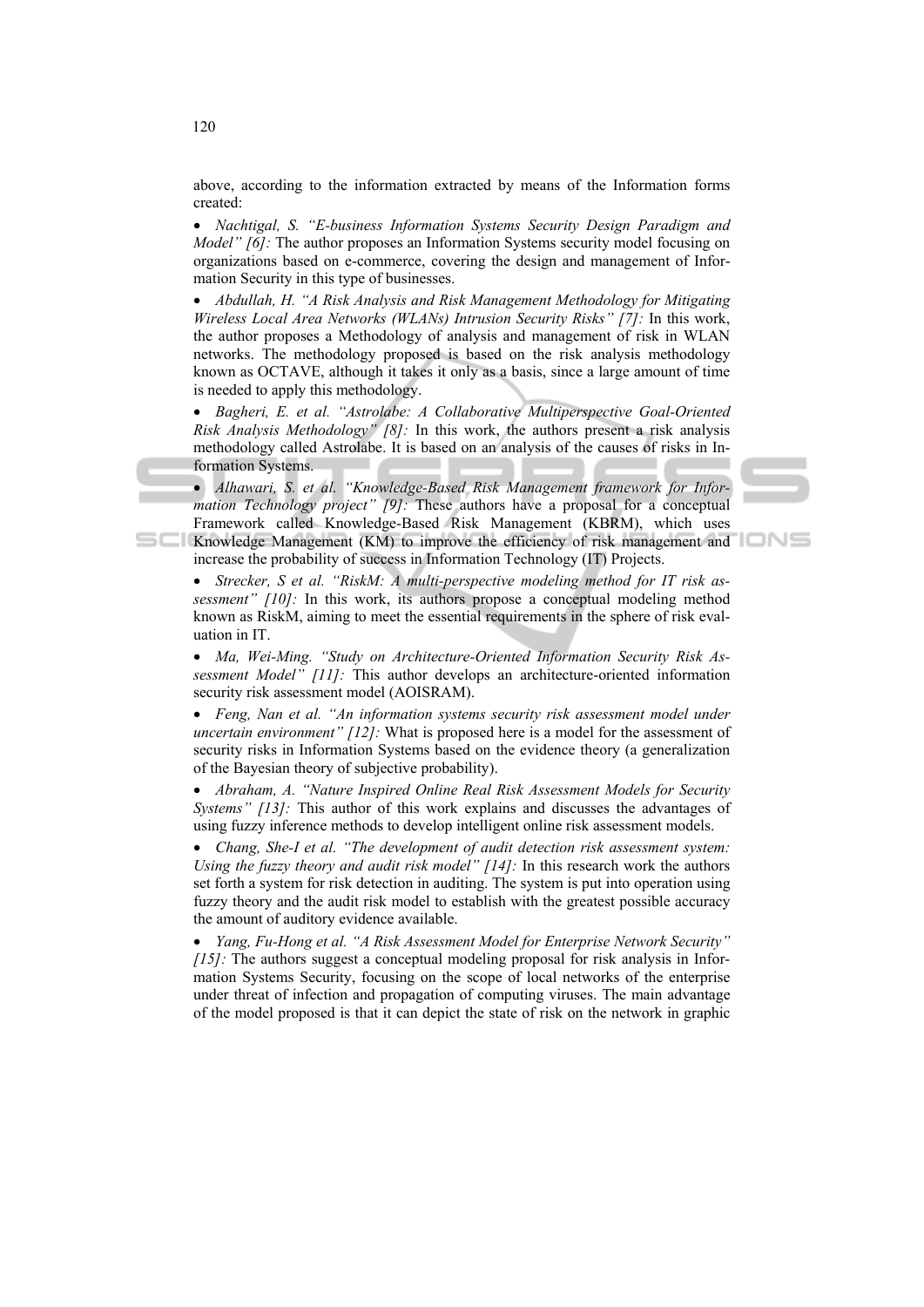form.

• *Wawrzyniak, D. "Information Security Risk Assessment Model for Risk Management" [16]:* This author proposes an assessment and management model for risk in Information Systems, setting out to make it above all as flexible and as simple as possible to use.

• *Lin, Mengquan et al. "Methodology of Quantitative Risk Assessment for Information System Security" [17]:* These authors put forward their proposal for a methodology for assessing security risks in Information Systems; it is based on quantitative methods for obtaining the respective criteria that indicate the way to assess the general security of the Information System.

• *Hewett, R. et al. "A Risk Assessment Model of Embedded Software Systems" [18]:*  In this work we see a proposal for a technique for representing and assessing risks associated with software that is embedded in given systems. The representation technique proposed is based on dynamic flow-graphs.

• *Patel, S.C. et al. "Quantitatively assessing the vulnerability of critical information systems: A new method for evaluating security enhancements" [19]:* The method which these authors have come up with has the goal of assessing the vulnerability of an organization when faced with breaches in its systems of information security.

SCIENCE AND TECHNOLOGY PUBLICATIONS



#### **4 Analysis of Results**

In Table 1 below, a comparison of the different proposals analyzed may be seen, with respect to the future proposal that is hoped to be undertaken. The aspects assessed may be considered to have been fulfilled completely, or partially, or not tackled at all in the model.

Each one of these aspects analyzed is described as: i) Scope of Application: If the model is applied in a company comprehensively- i.e., to the security of all the Information Systems, or if is applied to only a subset of these; ii) Metrics: The guide includes mechanisms for measuring the clear criteria of risk, giving detailed information on its application and assessment; iii) Qualitative techniques: The model includes qualitative measurement techniques; iv) Quantitative techniques: The model includes quantitative measurement techniques; v) Associative: The model takes risk distribution into account (for example, in outsourced activity, or in activity undertaken by the company in partnership with other firms) and it also considers the interrelationship between the firm and its particular setting; vi) Hierarchical: The model takes the hierarchical relationship between related companies into account; vii) SMEoriented: The model has been developed to address the particular principles involved in SMEs; viii) Knowledge reuse: The guide gathers knowledge as regards how the model is put into operation, and information is collected throughout its use, so that when the model is installed on subsequent occasions, this knowledge may be reused.

These features that are desirable for a model of analysis and management of associative and hierarchical risks for SMEs have been obtained using the application of the "action-research" method to real-life cases. It is deemed that each one of these characteristics can be completely fulfilled, partially fulfilled or not taken into account at all by the model.

121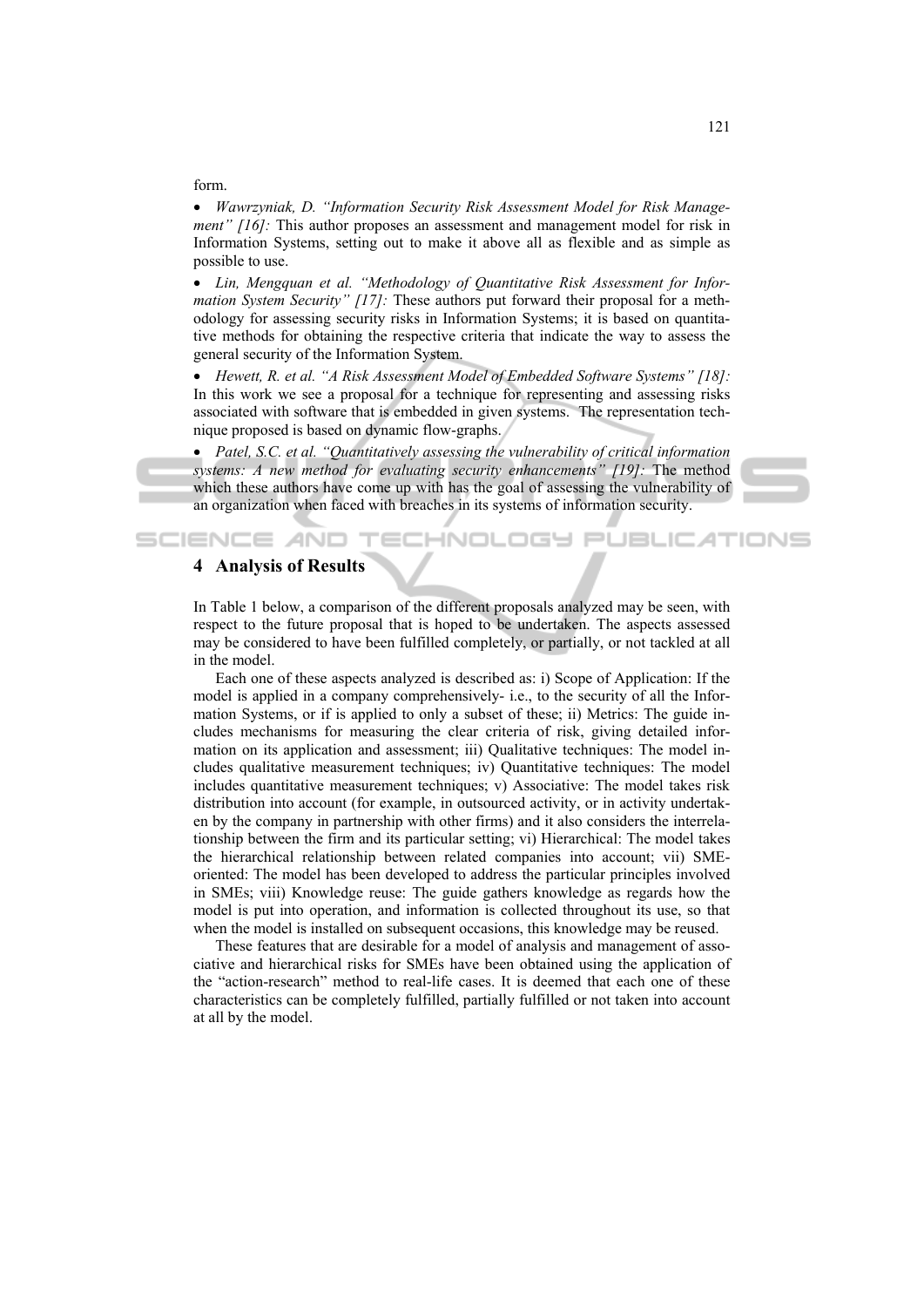|  | Name                 | Global scope   | <b>Metrics</b> | Qualitative Techniques | Quantitative Technique | <b>Associative</b> | Hierarchical   | <b>SME-oriented</b> | <b>Knowledge Reuse</b> |  |
|--|----------------------|----------------|----------------|------------------------|------------------------|--------------------|----------------|---------------------|------------------------|--|
|  | Nachtigal, S.        | N <sub>o</sub> | Part.          | No                     | N <sub>o</sub>         | Part.              | No             | Part.               | No                     |  |
|  | Abdullah, H          | No             | No             | Yes                    | No                     | No                 | No             | Yes                 | N <sub>0</sub>         |  |
|  | Bagheri, E. et al.   | Yes            | Yes            | Yes                    | No                     | No                 | No             | No                  | N <sub>o</sub>         |  |
|  | Alhawari, S. et al.  | No             | No.            | No                     | No                     | No                 | N <sub>o</sub> | No                  | Yes                    |  |
|  | Strecker, S et al.   | Yes            | No             | Part.                  | Part.                  | N <sub>o</sub>     | N <sub>o</sub> | N <sub>o</sub>      | No                     |  |
|  | Ma, Wei-Ming         | Yes            | No             | No.                    | No                     | Part.              | Part.          | Part.               | N <sub>o</sub>         |  |
|  | Feng, Nan et al.     | Yes            | No             | Yes                    | Yes                    | Part.              | No             | N <sub>o</sub>      | No.                    |  |
|  | Abraham, A.          | No             | No             | $\rm No$               | No                     | Part.              | N <sub>o</sub> | No                  | Yes                    |  |
|  | Chang, She-I et al.  | No             | Part.          | Part.                  | N <sub>o</sub>         | Part.              | No             | N <sub>o</sub>      | No                     |  |
|  | Ngai, E.W.T. et al.  | No.            | Part.          | Yes                    | No                     | Part.              | No             | No                  | No.                    |  |
|  | Yang, Fu-Hong        | No             | No             | N <sub>o</sub>         | N <sub>o</sub>         | Part.              | No             | No                  | No                     |  |
|  | Wawrzyniak, D.       | Yes            | No             | Yes                    | No                     | No                 | N <sub>o</sub> | No                  | No                     |  |
|  | Lin, Mengquan et al. | Yes            | Part.          | N <sub>o</sub>         | Yes                    | N <sub>o</sub>     | N <sub>o</sub> | No                  | N <sub>o</sub>         |  |
|  | Hewett, R. et al.    | No             | No             | No.                    | No                     | Part.              | No             | No                  | Yes                    |  |
|  | Patel, S.C. et al.   | Yes            | Part.          | N <sub>o</sub>         | Yes                    | N <sub>o</sub>     | No             | N <sub>o</sub>      | N <sub>o</sub>         |  |

**Table 1.** Comparison of the proposal selected.

# **5 Conclusions and Future Work**

In this paper a systematic review of the different models and methodologies for risk analysis and management has been carried out. The goal has been to study the SMEoriented proposals that focus on associative and hierarchical risk. As a result of this review, it has been possible to establish how important risk management and analysis of Information System security is as part of any enterprise's effort to sustain performance and growth, aspects that are basic to that firm's being able to fulfill its mission and reach its organizational goals in a highly competitive environment.

There are numerous sources in the literature that point to and underline the difficulty SMEs have in using traditional methodologies and models of risk analysis. These were designed for large enterprises and their application in SMEs is difficult and costly. [20, 21].

The main reasons why existing models of analysis and management are not enjoying success when implemented in SMEs are the following:

• Some of them were developed with large organizations in mind (Major standards such as CRAMM, ISO/IEC 27005, MAGERIT, OCTAVE, NIST SP 800-39, Mehari, COBIT o ERMF), as well as in the organizational structures associated with these.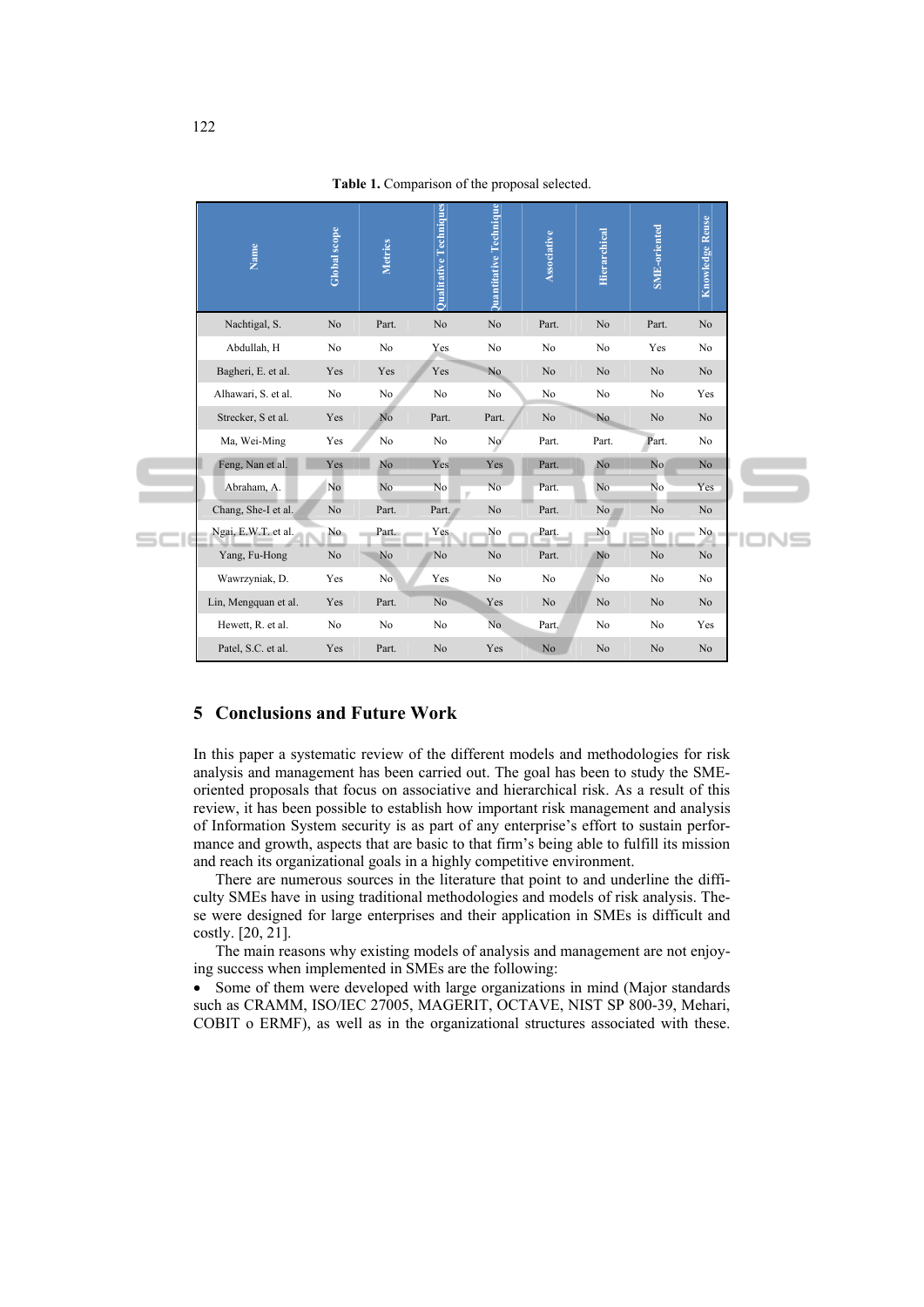Others (Abdullah, Wei-Ming Ma, Nachtigal) have attempted to simplify the model to make it suitable for companies with limited means. These researchers, however, either produce incomplete models which tackle only part of the issue, or try to provide basic guides for the steps to be taken, without going into how to really assess and manage risk in such a way that the technical personnel of the firm can be involved in the process. Furthermore, most of these proposals are theoretical and are still in development.

The majority of the proposals do not take into account the need to address hierarchical and associative risks, which are crucial factors in the present structure and work of enterprises (in which Cloud systems are becoming more and more widelyemployed). All this is especially true in the case of SMEs.

It may be concluded, then, that it is justifiable to produce a new model for implementation in SMEs, which would allow us to include all those features considered as desirable which have been mentioned above.

All of the standards and proposals for assessing and managing risk studied in this paper are significant ones, and their contributions will be taken into account in the development of a methodology that will incorporate all the characteristics desired.

**IHNOL** 

 $\Box$ 

JBLIC

# **Acknowledgements**

This research is part of the following projects: MEDUSAS (IDI-20090557), financed by the Centre for Industrial Technological Development (CDTI), ORIGIN (IDI-2010043(1-5)) financed by the CDTI and the FEDER, BUSINESS (PET2008-0136) awarded by the Spanish Ministry for Science and Technology and MARISMA (HITO-2010-28) and SISTEMAS (PII2I09-0150-3135) financed by the Council of Education and Science of the Castilla-La Mancha Regional Government.

#### **References**

- 1. Kluge, D. Formal Information Security Standards in German Medium Enterprises. in CONISAR: The Conference on Information Systems Applied Research. 2008.
- 2. Wiander, T. and J. Holappa, Theoretical Framework of ISO 17799 Compliant. Information Security Management System Using Novel ASD Method., in Technical Report, V.T.R.C.o. Finland, Editor 2006.
- 3. Wiander, T. Implementing the ISO/IEC 17799 standard in practice experiences on audit phases. in AISC '08: Proceedings of the sixth Australasian conference on Information security. 2008. Wollongong, Australia.
- 4. Volonino, L. and S. Robinson. Principles and Practice of Information Security. in 1 edition, Anderson, Natalie E. 2004. New Jersey, EEUU.
- 5. Spinellis, D. and D. Gritzalis. nformation Security Best Practise Dissemination: The ISA-EUNET Approach. in WISE 1:First World Conference on Information Security Education. 1999.
- 6. Nachtigal, S., E-business Information Systems Security Design Paradigm and Model. Royal Holloway, University of London, Technical Report, 2009: p. 347.
- 7. Abdullah, H., A Risk Analysis and Risk Management Methodology for Mitigating Wireless